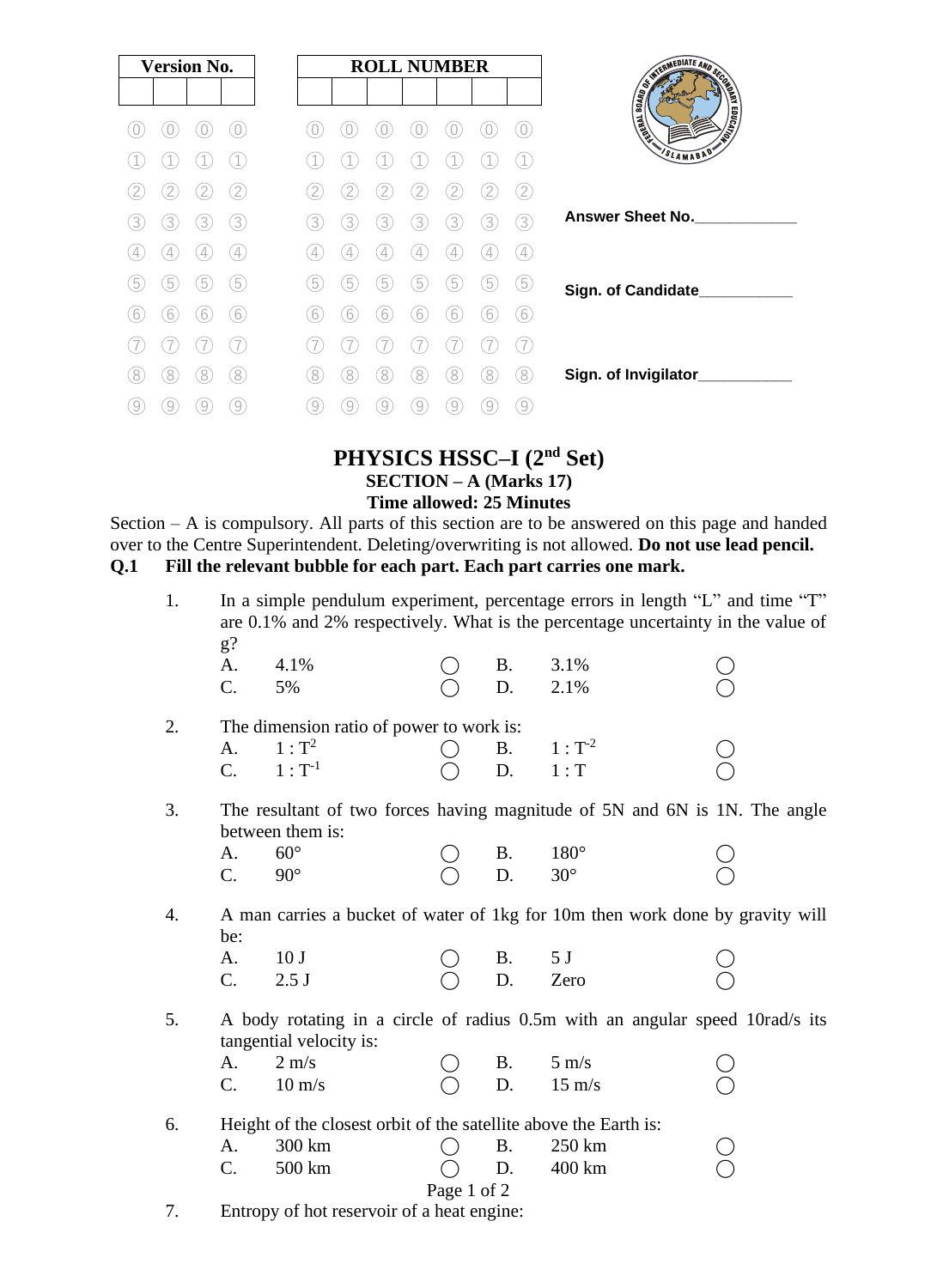|     | A.                                                                                            | Increases                                                                                                                                                                                      |               |           |                                              |      |  |  |  |  |
|-----|-----------------------------------------------------------------------------------------------|------------------------------------------------------------------------------------------------------------------------------------------------------------------------------------------------|---------------|-----------|----------------------------------------------|------|--|--|--|--|
|     | <b>B.</b>                                                                                     | Decreases                                                                                                                                                                                      |               |           |                                              |      |  |  |  |  |
|     | C.                                                                                            | Is zero                                                                                                                                                                                        |               |           |                                              |      |  |  |  |  |
|     | D.                                                                                            | Remains constant                                                                                                                                                                               |               |           |                                              |      |  |  |  |  |
| 8.  | Resonance curve is fairly flat for:<br>Heavily damped system                                  |                                                                                                                                                                                                |               |           |                                              |      |  |  |  |  |
|     | A.                                                                                            |                                                                                                                                                                                                |               |           |                                              |      |  |  |  |  |
|     | <b>B.</b>                                                                                     | Moderately damped system                                                                                                                                                                       |               |           |                                              |      |  |  |  |  |
|     | C.                                                                                            | Lightly damped system                                                                                                                                                                          |               |           |                                              | OOOO |  |  |  |  |
|     | D.                                                                                            | Equally flat for all cases                                                                                                                                                                     |               |           |                                              |      |  |  |  |  |
| 9.  | Fringe width in Young's double slit experiment increases when:                                |                                                                                                                                                                                                |               |           |                                              |      |  |  |  |  |
|     | Wavelength increases<br>A.                                                                    |                                                                                                                                                                                                |               |           |                                              |      |  |  |  |  |
|     | Distance between source and screen decreases<br><b>B.</b><br>Distance between slits increases |                                                                                                                                                                                                |               |           |                                              |      |  |  |  |  |
|     | $C_{\cdot}$<br>D.                                                                             |                                                                                                                                                                                                |               |           |                                              |      |  |  |  |  |
|     |                                                                                               | The width of the slits increases                                                                                                                                                               |               |           |                                              |      |  |  |  |  |
| 10. |                                                                                               | The regular array of atoms in a crystal forms a natural diffraction grating with<br>spacing of:                                                                                                |               |           |                                              |      |  |  |  |  |
|     | A.                                                                                            | $10^{-10}$ m                                                                                                                                                                                   |               | <b>B.</b> | $10^{-6}$ m                                  |      |  |  |  |  |
|     | C.                                                                                            | $10^{12}$ m                                                                                                                                                                                    |               | D.        | $10^{15}$ m                                  |      |  |  |  |  |
| 11. |                                                                                               | Work done by centripetal force of 10 N moving in a circle of radius 5 m will be:                                                                                                               |               |           |                                              |      |  |  |  |  |
|     | A.                                                                                            | Zero J                                                                                                                                                                                         |               | <b>B.</b> | 25 <sub>J</sub>                              |      |  |  |  |  |
|     | C.                                                                                            | 50 J                                                                                                                                                                                           |               | D.        | 75 J                                         |      |  |  |  |  |
| 12. |                                                                                               | A particle is falling freely through a viscous medium with terminal velocity. Its<br>acceleration is:                                                                                          |               |           |                                              |      |  |  |  |  |
|     | A.                                                                                            | $a = g$                                                                                                                                                                                        |               | <b>B.</b> | a > g                                        |      |  |  |  |  |
|     | $\mathbf{C}$ .                                                                                | a < g                                                                                                                                                                                          |               | D.        | $a = 0$                                      |      |  |  |  |  |
| 13. |                                                                                               | The fundamental frequency of a closed organ pipe is 50Hz. The frequency of<br>second overtone is:                                                                                              |               |           |                                              |      |  |  |  |  |
|     | A.                                                                                            | 100 Hz                                                                                                                                                                                         |               | <b>B.</b> | 15 Hz                                        |      |  |  |  |  |
|     | C.                                                                                            | 200 Hz                                                                                                                                                                                         | $\bigcirc$ D. |           | 250 Hz                                       |      |  |  |  |  |
| 14. |                                                                                               | When a tuning fork of frequency 100Hz is sounded with a tuning fork B, the<br>number of beats per second is 2. After waxing B, the number of beats per second<br>is 1. Frequency of fork B is: |               |           |                                              |      |  |  |  |  |
|     | A.                                                                                            | 98 Hz                                                                                                                                                                                          |               | <b>B.</b> | 99 Hz                                        |      |  |  |  |  |
|     | C.                                                                                            | 101 Hz                                                                                                                                                                                         |               | D.        | 102 Hz                                       |      |  |  |  |  |
| 15. |                                                                                               | A vector <b>A</b> is along positive x-axis. If <b>B</b> is another vector such that $\mathbf{A} \times \mathbf{B} = 0$                                                                         |               |           |                                              |      |  |  |  |  |
|     |                                                                                               | then $\vec{B}$ would be:                                                                                                                                                                       |               |           |                                              |      |  |  |  |  |
|     | A.                                                                                            | 4j                                                                                                                                                                                             |               |           | B. -4 <b>i</b><br>D. ( <b>j</b> + <b>k</b> ) |      |  |  |  |  |
|     | $\mathcal{C}$ .                                                                               | $-(i+j)$                                                                                                                                                                                       |               |           |                                              |      |  |  |  |  |
| 16. |                                                                                               | A man standing on the edge of cliff throws a stone vertically upwards with certain                                                                                                             |               |           |                                              |      |  |  |  |  |
|     |                                                                                               | speed. He then throws another stone downwards with same speed. Find the ratio<br>of the speed of two stones when they hit the ground.                                                          |               |           |                                              |      |  |  |  |  |
|     | А.                                                                                            | 1:1                                                                                                                                                                                            |               | Β.        | 1:2                                          |      |  |  |  |  |
|     | C.                                                                                            | 1:3                                                                                                                                                                                            |               | D.        | 1:4                                          |      |  |  |  |  |
| 17. |                                                                                               | Angular speed of hour hand of a clock is:                                                                                                                                                      |               |           |                                              |      |  |  |  |  |
|     | A.                                                                                            | 1 rev/60min                                                                                                                                                                                    |               | <b>B.</b> | $1$ rev/ $12$ hr                             |      |  |  |  |  |
|     | $\mathcal{C}$ .                                                                               | $1$ rev/24hr                                                                                                                                                                                   |               | D.        | $1$ rev/ $60$ sec                            |      |  |  |  |  |
|     |                                                                                               |                                                                                                                                                                                                |               |           |                                              |      |  |  |  |  |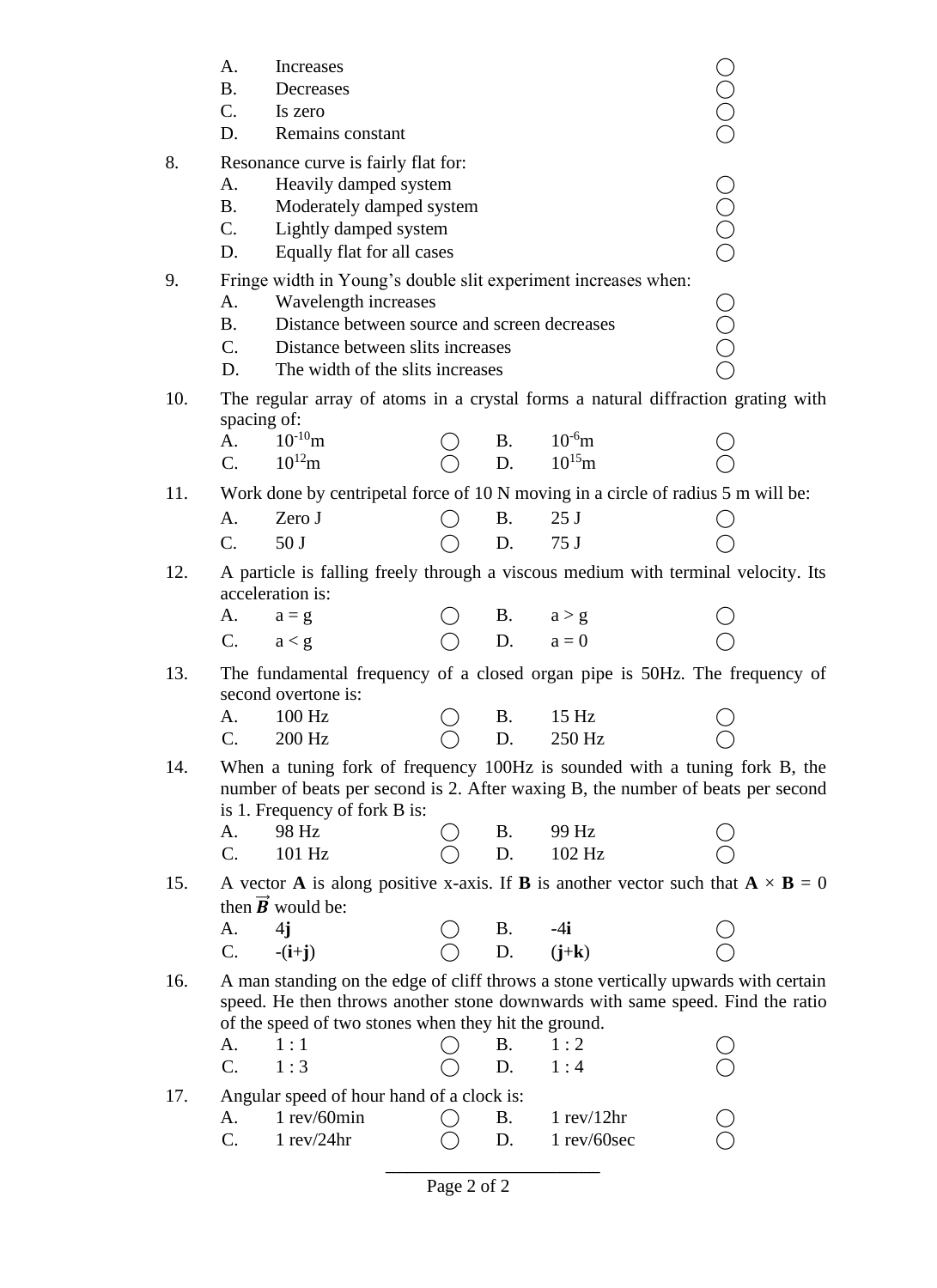

Federal Board HSSC-I Examination Physics Model Question Paper (Curriculum 2006)

Time allowed: 2.35 hours Total Marks: 68

Note: Answer any fourteen parts from Section 'B' and attempt any two questions from Section 'C' on the separately provided answer book. Write your answers neatly and legibly.

# **SECTION – B** (Marks 42)

- **Q.2** Attempt any **FOURTEEN** parts. All parts carry equal marks.  $(14 \times 3 = 42)$ 
	- i. Find distance travelled by light in one year.
	- ii. Enlist three main causes of errors in measurement.
	- iii. Calculate the angle between two vectors for which magnitude of dot and cross product is same.
	- iv. Why tightening of screw with long arm spanner is **NOT** recommended?
	- v. Why First law of motion is also called 'law of inertia'?
	- vi. A projectile has maximum range at 200 m. What will be the maximum height attained by it?
	- vii. What is meant by conservative field. Give two examples.
	- viii. A proton accelerates from rest to a speed  $5 \times 10^7$ m/s, covers a distance of 10 cm. Find the force required for it.
	- ix. How moment of inertia of a ring and a disc can be equal?
	- x. Why racing cars and boat are designed eblonged shape?
	- xi. What do you understand by Stokes law. Also write its formula?
	- xii. The depth of upper hole of a liquid container is h. What will be the depth of lower hole where speed of efflux of liquid become double than the upper hole?
	- xiii. What are the practical examples of free and forced oscillations?
	- xiv. Why the length of simple pendulum is taken upto centre of bob?
	- xv. Explain frequency and phase change of mechanical wave after reflection from rare to denser.
	- xvi. In Young's double slit experiment, to measure the wavelength of light, it is desirable to have the screen as far from the slits as possible. Why?
	- xvii. How can we obtain coherent source of light?
	- xviii.Calculate the wavelength of light used when 2000 fringes are observed by moving the mirror of Michelson interferometer by 0.5 mm.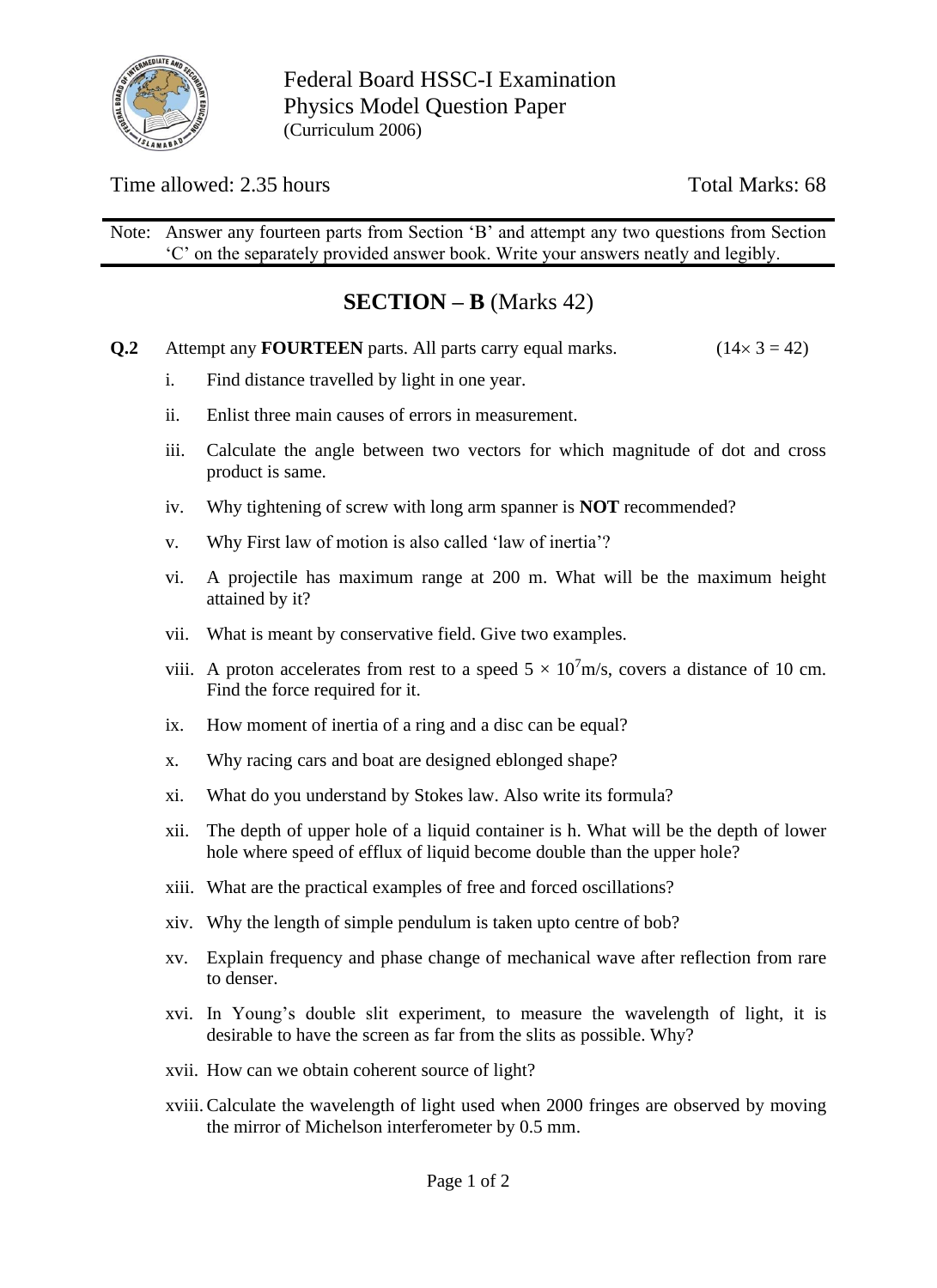- xix. Calculate work done by thermodynamic system during volume change.
- xx. Two Carnot engines 'A' and 'B' have their sources at 327°C and 227°C and sinks at 127°C and 27°C respectively. Compare their efficiencies.

# **SECTION – C**(Marks 26)

|     |                     | $(2 \times 13 = 26)$<br>Note: Attempt any TWO questions. All questions carry equal marks.                                                                                                                 |     |
|-----|---------------------|-----------------------------------------------------------------------------------------------------------------------------------------------------------------------------------------------------------|-----|
| Q.3 | a.<br>$\mathbf b$ . | Derive relation for Bernoulli's equation.<br>Find the ratio of distance travelled by free falling body in first, second and third                                                                         | (6) |
|     |                     | second.                                                                                                                                                                                                   | (4) |
|     | c.                  | If the force of an engine of automobile is doubled with the velocity remaining<br>constant. What happens to its power?                                                                                    | (3) |
| Q.4 | a.                  | State Doppler effect. Also derive all the solution when apparent frequency of<br>wave decreases than the real frequency.                                                                                  | (7) |
|     | $\mathbf b$ .       | A head engine working according to second law of thermodynamics has 50%<br>efficiency. What will be the temperature of its low temperature reservoir if high<br>temperature reservoir is $327^{\circ}$ C. | (3) |
|     | $\mathbf{c}$ .      | What happens to the frequency of the mass spring system if length of the spring is<br>cut into one third.                                                                                                 | (3) |
| Q.5 | a.                  | Define centripetal force. Prove that $a_c = \frac{V^2}{r}$ .                                                                                                                                              | (6) |
|     | b.                  | If $\vec{A} = 8\hat{i} + 6\hat{j}$ makes an angle of 30° with positive y-axis then what is the                                                                                                            |     |
|     |                     | magnitude of its y-component.                                                                                                                                                                             | (3) |
|     | c.                  | Explain how can we obtain plain polarized light?                                                                                                                                                          | (4) |

**\* \* \* \* \***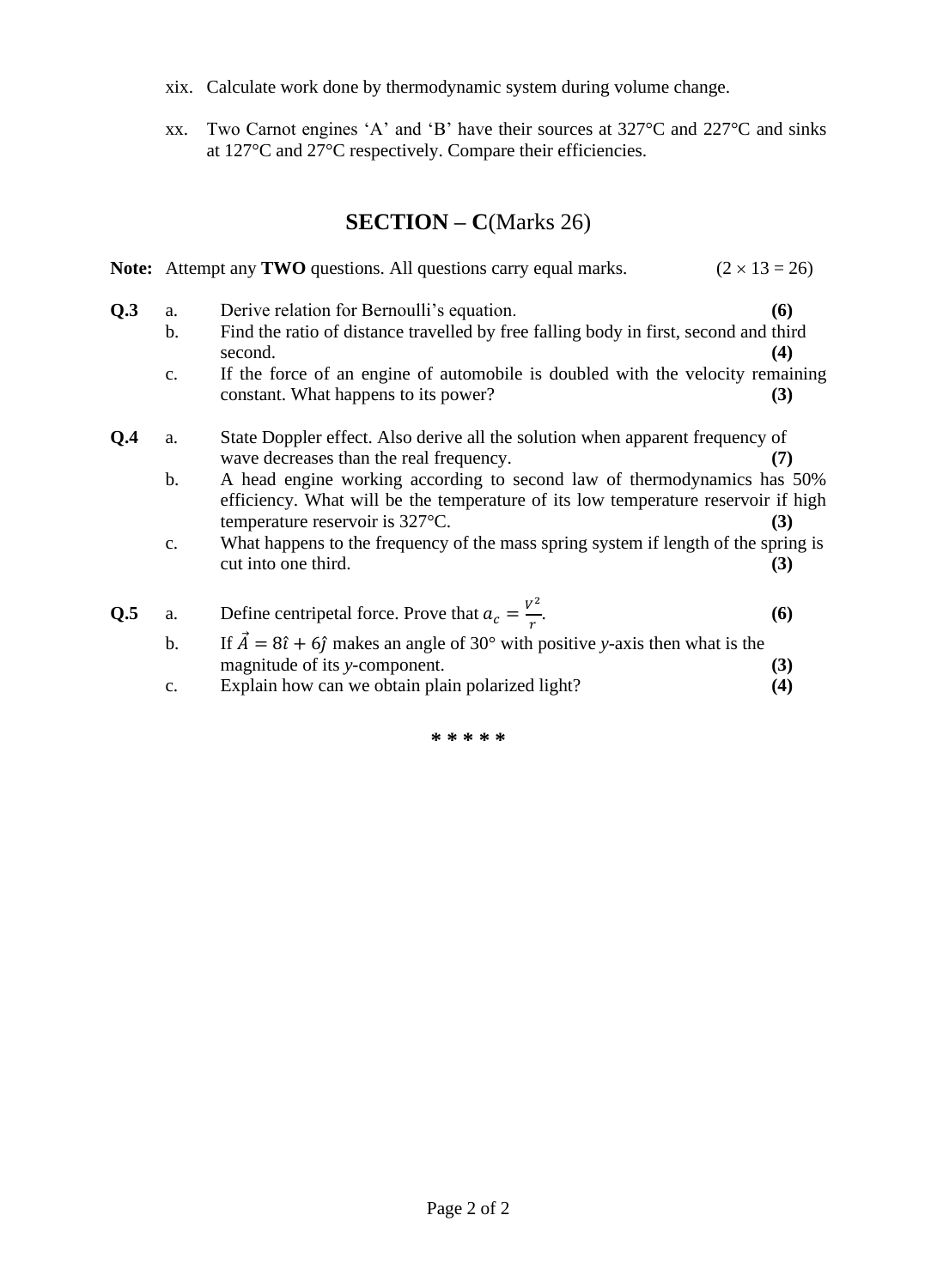## **PHYSICS HSSC-I (2nd Set) Student Learning Outcomes Alignment Chart (Curriculum 2006**)

## **SECTION-A**

### **Q.1**

- 1. Assess the uncertainty in a derived quantity by simple addition of actual, fractional or percentage uncertainties
- 2. Derive formulae in simple cases using dimensions.
- 3. Determine the sum of vectors using perpendicular components
- 4. Distinguish between positive, negative and zero work with suitable examples
- 5. State and use of equations of angular motion to solve problems involving rotational motions.
- 6. Explain that satellites can be put into orbits round the earth because of the gravitational force between the earth and the satellite.
- 7. Describe that change in entropy is positive when heat is added and negative when heat is removed from the system.
- 8. Describe practical examples of damped oscillations with particular reference to the efforts of the degree of damping and the importance of critical damping
- 9. Describe Young's double slit experiment and the evidence it provides to support the wave theory of light.
- 10. Describe the phenomena of diffraction of X-rays through crystals.
- 11. Describe the concept of work in terms of the product of force F and displacement d in the direction of force
- 12. Investigate the fall of spherical steel balls through a viscous medium and determine terminal velocity
- 13. Describe formation of stationary waves in vibrating air columns.
- 14. Describe the phenomenon of formation of beats due to interference of non coherent sources.
- 15. Describe vector product of two vectors in term of angle between them.
- 16. Manipulate equation of uniformly accelerated motion to solve problems.
- 17. Define angular displacement, angular velocity and angular acceleration and express angular displacement in radians

#### **SECTION-B**

### **Q.2**

- i. State SI base units, derived units, and supplementary units for various measurements.
- ii. Distinguish between systematic errors (including zero errors) and random errors.
- iii. Describe scalar product of two vectors in term of angle between them.
- iv. Identify the use of long handle spanner to turn a stubborn bolt.
- v. Apply Newton's laws to explain the motion of objects in a variety of context.
- vi. Determine for a projectile launched from ground height.
	- 1. Launch angle that results in the maximum range.
	- 2. Relation between the launch angles that result in the same range.
- vii. Prove that gravitational field is a conservative field.
- viii. Utilize work energy theorem in a resistive medium to solve problems.
- ix. Solve problems by using  $S = r \theta$  and  $v = r\omega$ .
- x. Use the formulae of moment of inertia of various bodies for solving problems.
- xi. Explain the streamlined designing of racing cars and boats.
- xii. Interpret and apply Bernoulli Effect in the: filter pump, Venturi meter, in, atomizers, flow of air over an aerofoil and in blood physics.
- xiii. Describe practical examples of free and forced oscillations (resonance).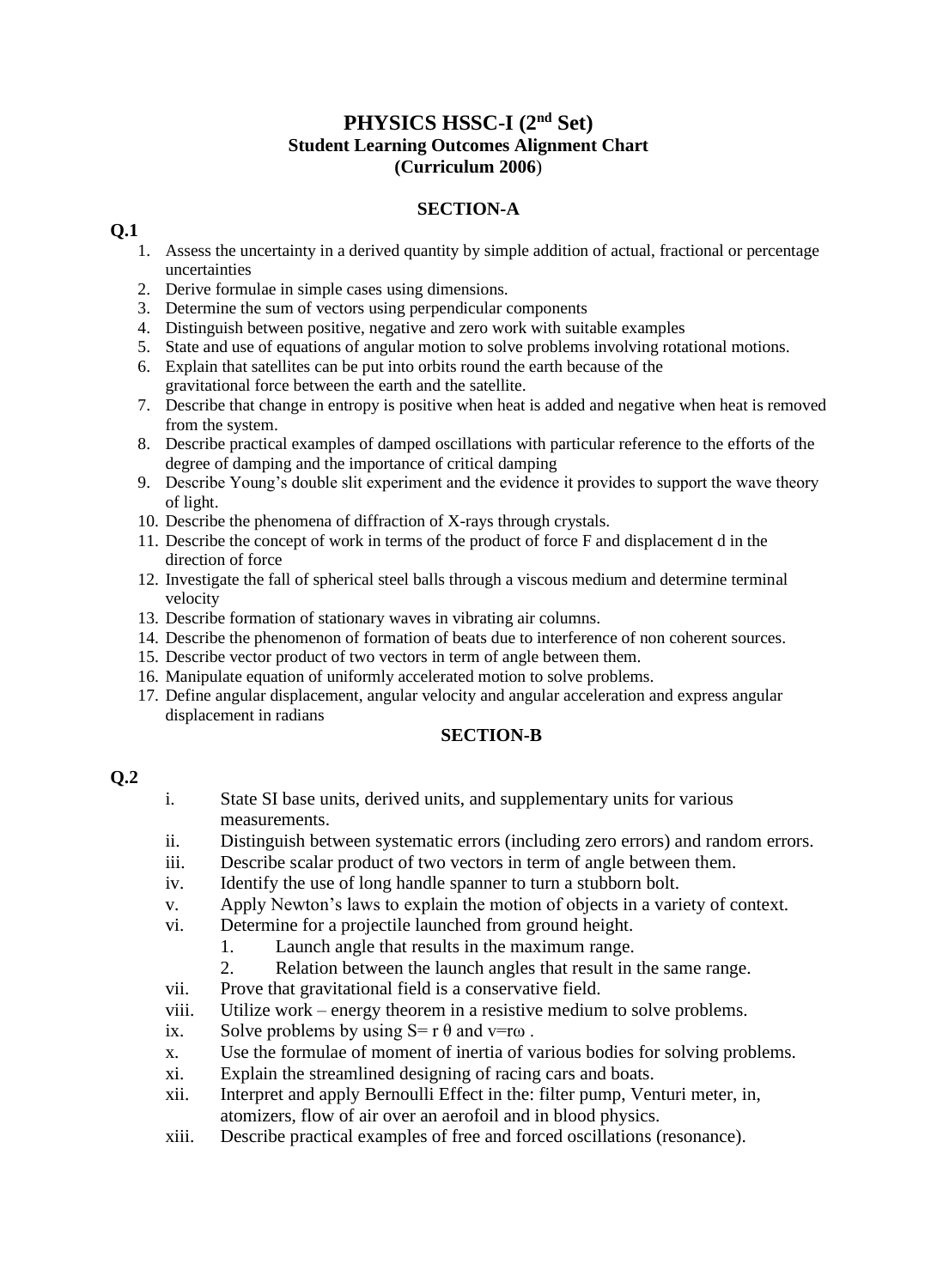- xiv. Verify that the time period of the simple pendulum is directly proportional to the square root of its length and hence find the value of g from the graph.
- xv. Describe what is meant by wave motion as illustrated by vibrations in ropes, springs and ripple tank.
- xvi. Describe Young's double slit experiment and the evidence it provides to support the wave theory of light.
- xvii. State the necessary conditions to observe interference of light.
- xviii. Describe the parts and working of Michleson Interferometer and its uses.
- xix. Calculate work done by a thermodynamic system during a volume change.
- xx. Explain that the efficiency of a Carnot engine is independent of the nature of the working substance and depends on the temperatures of hot and cold reservoirs.

## **SECTION-C**

- **Q.3** a. Derive Bernoullie equation in the form  $P + \frac{1}{2} \rho v_2 + \rho g h = constant$  for the case of horizontal tube of flow.
	- b. Manipulate equation of uniformly accelerated motion to solve problems.
	- c. Express power as scalar product of force and velocity.
- **Q.4** a. Explain that Doppler effect is also applicable to e.m. waves.
	- b. Explain that the efficiency of a Carnot engine is independent of the nature of the working substance and depends on the temperatures of hot and cold reservoirs.
	- c. Define the terms amplitude, period, frequency, angular frequency and phase difference and express the period in terms of both frequency and angular frequency.
- **Q.5** a. Derive and use centripetal acceleration  $a = r\omega^2$ ,  $a = v^2/r$ .
	- b. Determine the sum of vectors using perpendicular components.
		- c. Explain how plane polarized light is produced and detected.